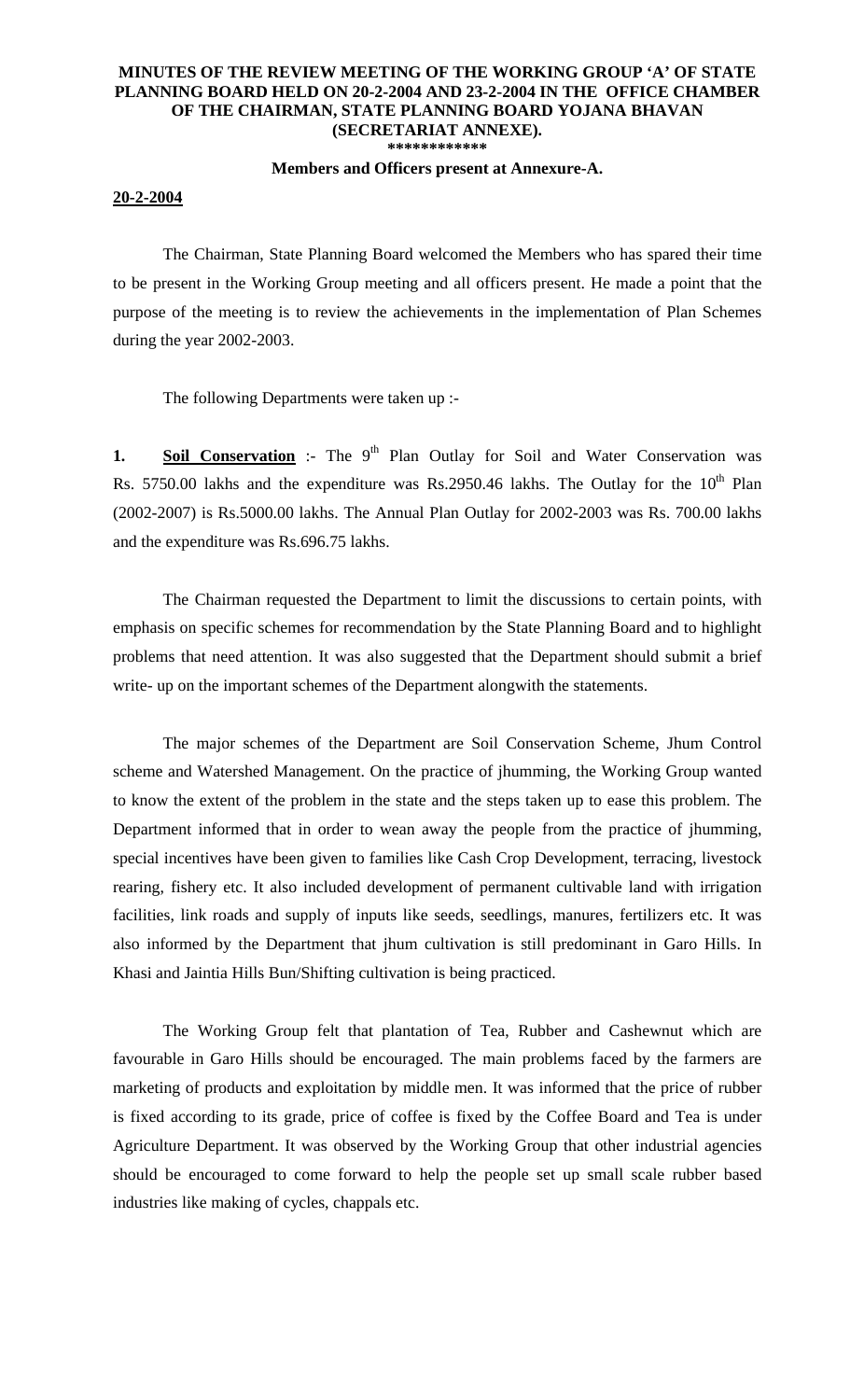On the question of assistance to individual farmers, the Department pointed out that help to the farmers under general areas have to be restricted due to less fund allocation. Forestry and irrigation works are also under taken by the Department but it is pointed out that for terracing there is a shortage of fund. On Watershed Management Scheme it was informed that all the 38 watershed are functional. Maintenance cost of the projects is also extended upto 2 years.

 Regarding marketing facilities the Department is trying to tie up with MCCDB to try easing the problem on the question of shortage of fund the Working Group felt that the Department should try to avail loan from NABARD, and other financial institutions for taking up some of the development works of the Department. However the Department requested the State Planning Board to recommend more funds for the Department as most of the normal programmes of the Department are affected due to shortage of funds.

 In conclusion the Chairman suggested for a separate meeting with the MCCDB involving Soil Conservation, Agriculture and Horticulture Departments, to discuss on the market scenario of agricultural products in the state.

**2. Animal Husbandry & Veterinary** :- The 9<sup>th</sup> Plan Outlay for this sector was fixed at Rs.5000.00 lakhs and the expenditure was Rs. 2546.98 lakhs. The outlay for the  $10^{th}$  Plan was Rs.5500.00 lakhs. The Annual Plan Outlay for 2002-2003 was Rs.700.00 lakhs and the actual expenditure was Rs. 604.34 lakhs.

 The Working Group felt that Animal Husbandry & Veterinary Department can play a very important role in uplifting the economic condition of the rural people. But presently it appears that establishment costs are very high compared to developmental costs casting doubts on the economic viability of Government farms and Dairy Plants. The Working Group questioned the Department for running these farms at a loss, when the market is running very fast.

 The Department informed that it has been requesting the Government for a revolving fund in Poultry farms and Dairy Plants. There are altogether 10 Poultry farms in the Department, but if expenditure costs include establishment costs no farm can become economically viable. It was clarified that farms are necessary but due to shortage of funds for establishment, profits are marginal. The establishment cost and materials are very high. Hence net profit and loss can be assessed only if the Department has a revolving fund.

 The Working Group advised the Department to submit a note to the State Planning Board with concrete justifications for the necessity of a Revolving fund by citing the Central Sector Scheme, where a Revolving fund is being operated. The Working Group would like to have a special meeting with the Principal Secretary, the Commissioner & Secretary and the Director, of the Department to discuss this issue.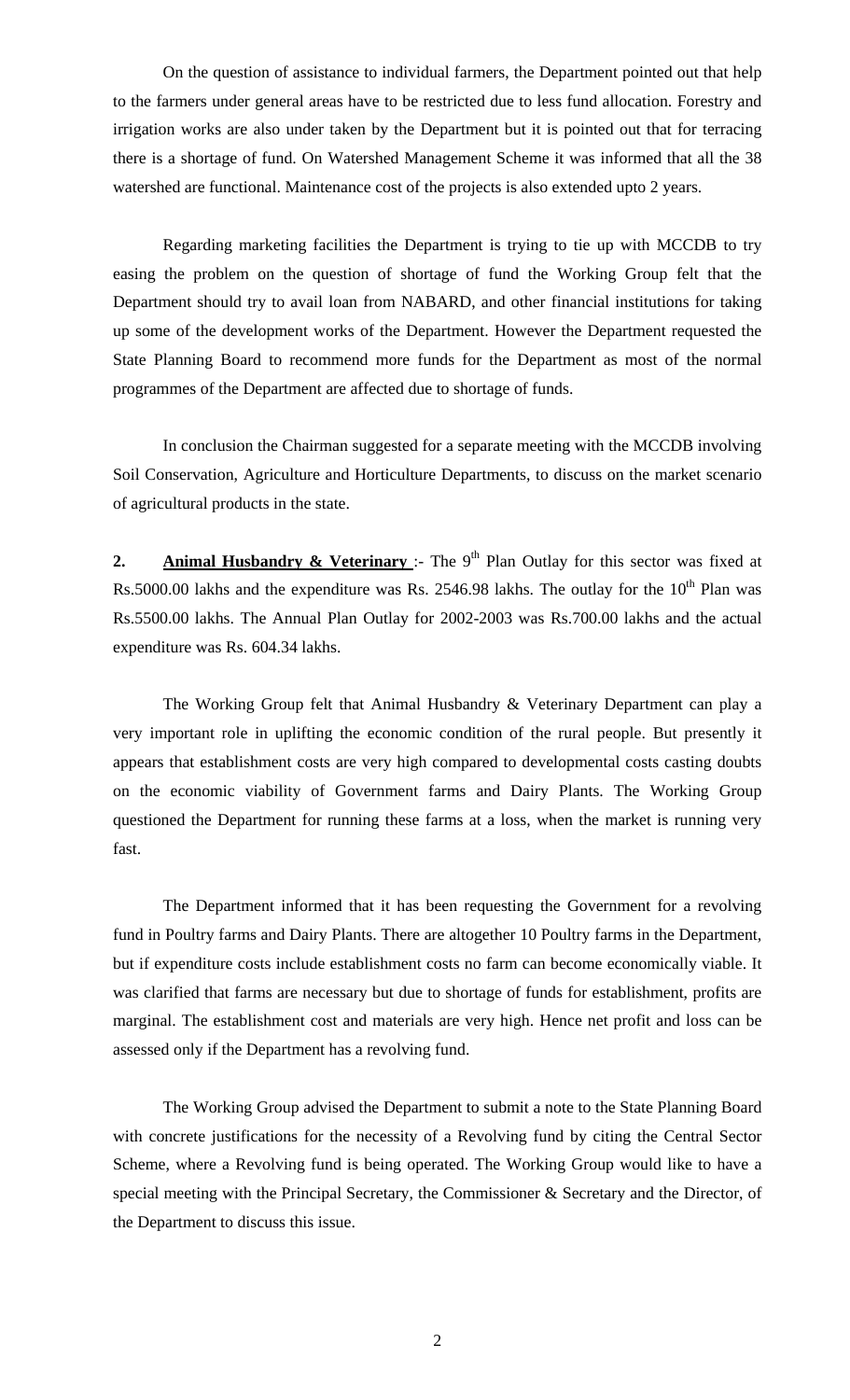On the question of production of skimmed milk it was informed that the Department would like to take up this scheme of more fund is available. On the question of feed it was informed that the capacity of the feed mill in Umsning is 200 tonnes a day and in Tura 100 tonnes a day and the ingredients are brought from outside the state. To bring down the cost of feed, the Department proposes to take up with the Government of India for setting up a Central Board or Godown in Gauhati for supply of ingredients to the N.E.States.

 On the question of Slaughter House, the Department informed that the proposal has been pending for the last 20 years and no clearance has yet been obtained from the Butchers' Association. The location of the place has been finalized and legislation is yet to be passed by the Assembly. It was also informed that the N.E.C. is ready to fund the project. The Working Group asked the Department to give a history of the scheme on Slaughter House to be discussed in a separate meeting.

**3. Fisheries** :- The 9<sup>th</sup> Plan Outlay was Rs.1400.00 lakhs and the expenditure was only Rs.354.31 lakhs. This is due to non release of Central Schemes. The  $10<sup>th</sup>$  Plan Outlay is Rs.700.00 lakhs. During 2002-2003 the Revised Outlay was Rs.110.00 lakhs out of which an amount of Rs.74.25 lakhs was spent during the year. The shortfall is due to non-sanction of Central Share for FFDA (Fish Farmers Development Agency).

 Discussing the schemes of the Department it was informed that the scheme of FFDA is a Centrally Sponsored Project with 50% Central Share and 50% State Share. Recently, the Government of India had revised the pattern of assistance at 25% grant and 75% loan or own contribution at the revised rate of Rs.3.00 lakhs per hectare for the construction of fish ponds. Development of Fish Seed Farms is taken up to produce fish seed for supply and distribution to the fish farmers. Fish Seeds that are locally available are cheaper than the seeds brought from outside. The Department is proposing to take the expertise of ICAR for development of Fish Research Centre at Mawpun. Regarding requirement of fish in the state it was informed that requirement in the state is 20,000 metric tonnes, whereas the production is only 6,000 metric tonnes.

Financial assistance for construction of Community Village Ponds etc. is being extended by the Department in the form of subsidy. It is noted that although the Department is assisting the farmers but production is negligible as the ponds are small. The Department should encourage the farmers to expand their ponds for more production. Training is given to the farmers relating to measures for prevention of diseases like Ulcerative Syndrome etc.

 The Working Group noted that Meghalaya has the longest river length in the North East but rivers have not been exploited to harvest more fish. The Department should take steps to control pollution of rivers by taking the confidence of the local durbars. It was also suggested to organize a Fishing Competition in the Ward's Lake as one way to promote tourism. The Working Group appreciated the Department's proposal for setting up 1000 fish ponds in the state to motivate farmers to take up fish production on a large scale.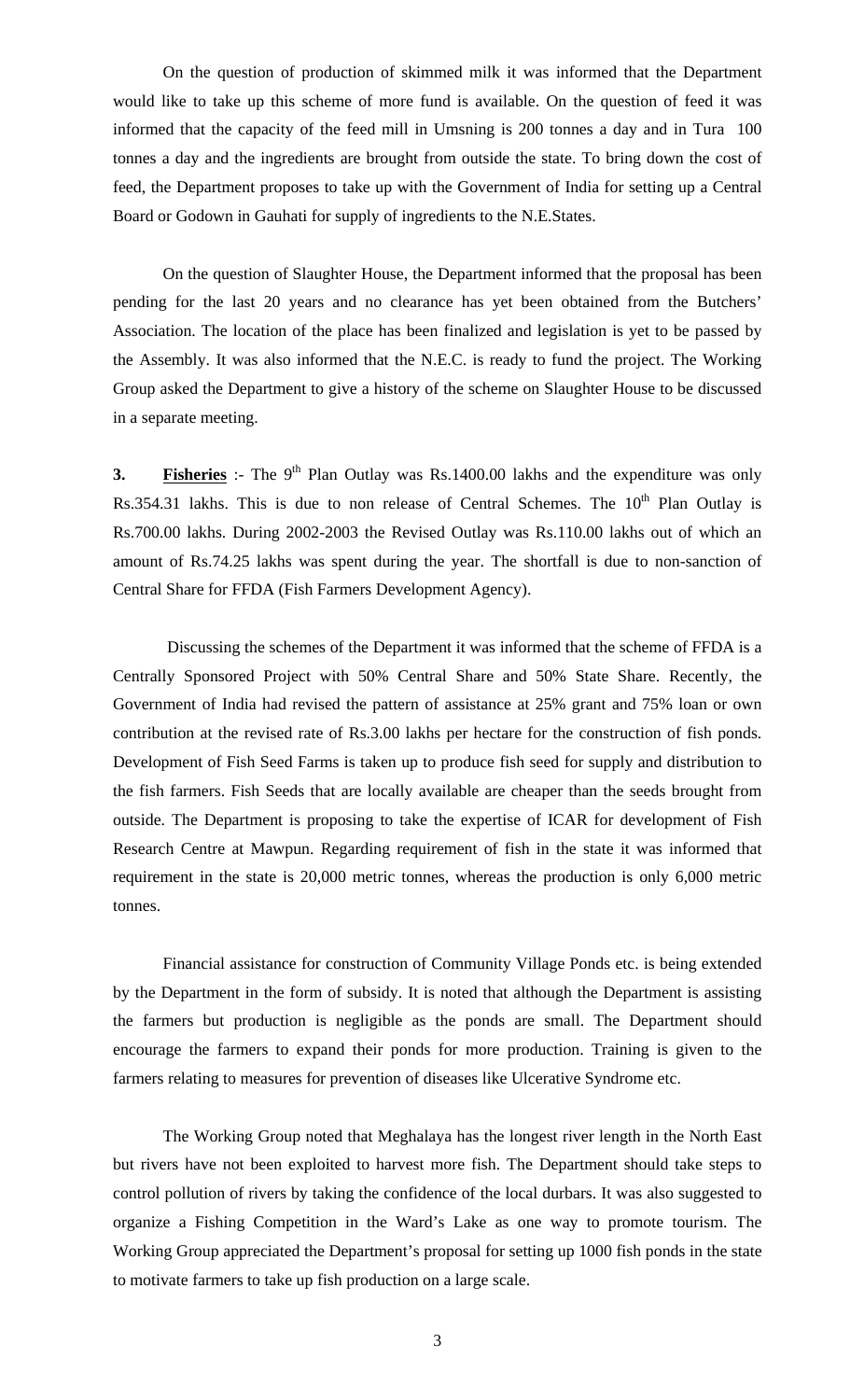The new scheme of the Department is setting up of fish seed hatchery in the private sector which aim at production of major carp fish seeds and other exotic fish seeds which could not be naturally bred under natural conditions.

**4. Forest** :- The 9<sup>th</sup> Plan Outlay for Forestry & Wildlife is Rs.10050.00 lakhs, and the expenditure was Rs.2616.45 lakhs. The Plan Outlay for the  $10^{th}$  Plan is Rs.8650.00 lakhs. The Revised Annual Plan Outlay for 2002-2003 was Rs.700.00 lakhs and the expenditure was Rs. 561.64 lakhs.

 The Department mentioned of a new concept of a Joint Forest Management in which the FDAs of all states will function in a joint management. The composition consists of the Chairman who could be the Chief Conservator of Forests, representatives from the District Council and non-official Members. The JFM will decide what people want to do at the village level, the FDA is at the District level which would channelise the funds to the people through the JFM. Nagaland and Arunachal Pradesh have gone ahead with this set up. For a JFM, there should be a minimum of 50 households otherwise the scheme will not be viable.

 The Department brought to the notice of the Working Group of the problem of forest encroachment. Most of the private forests are difficult to control because land does not belong to the state and also due to lack of staff, action could not been taken up immediately. The Department confirmed on the continued use of charcoal by the public. It is observed that it is difficult to stop use of firewood but illegal exporting of timber should be stopped. On the question of Catchment Areas, the Department is trying to identify between critical and non critical area to enhance protection of Catchment Areas. The Working Group asked the Department to submit a note on the ways and means of protecting such Catchment Areas.

 Regarding setting up of a National Medicinal Board the Working Group understood that it has not yet been resolved whether the Board should be under Health Department or Forest Department. Since this is an important issue the Working Group would like to have a meeting with both the Departments to be clear on the matter.

**5. Border Areas Department** :- The Outlay for the 9<sup>th</sup> Plan was Rs.1200.00 lakhs and the expenditure was Rs.2669.12 lakhs. The Approved Outlay for the  $10^{th}$  Plan is Rs.4470.00 lakhs. The Annual Plan Outlay for 2002-2003 was Rs.612.00 lakhs and the expenditure was Rs. 575.84 lakhs.

 The Department informed the Working Group that there are 40 operational ropeways (39 - completed; 1- under construction) for transportation of commodity to outlying areas. Improvement of Border Trades is taken up so as to raise the standard of living and economic condition of the people of the Border Areas. On the question of scholarships an amount of Rs.33.00 lakhs had been sanctioned during 2002-2003 and the amount had been disbursed to the Border students. The rates are different according to class and merit of the students. Regarding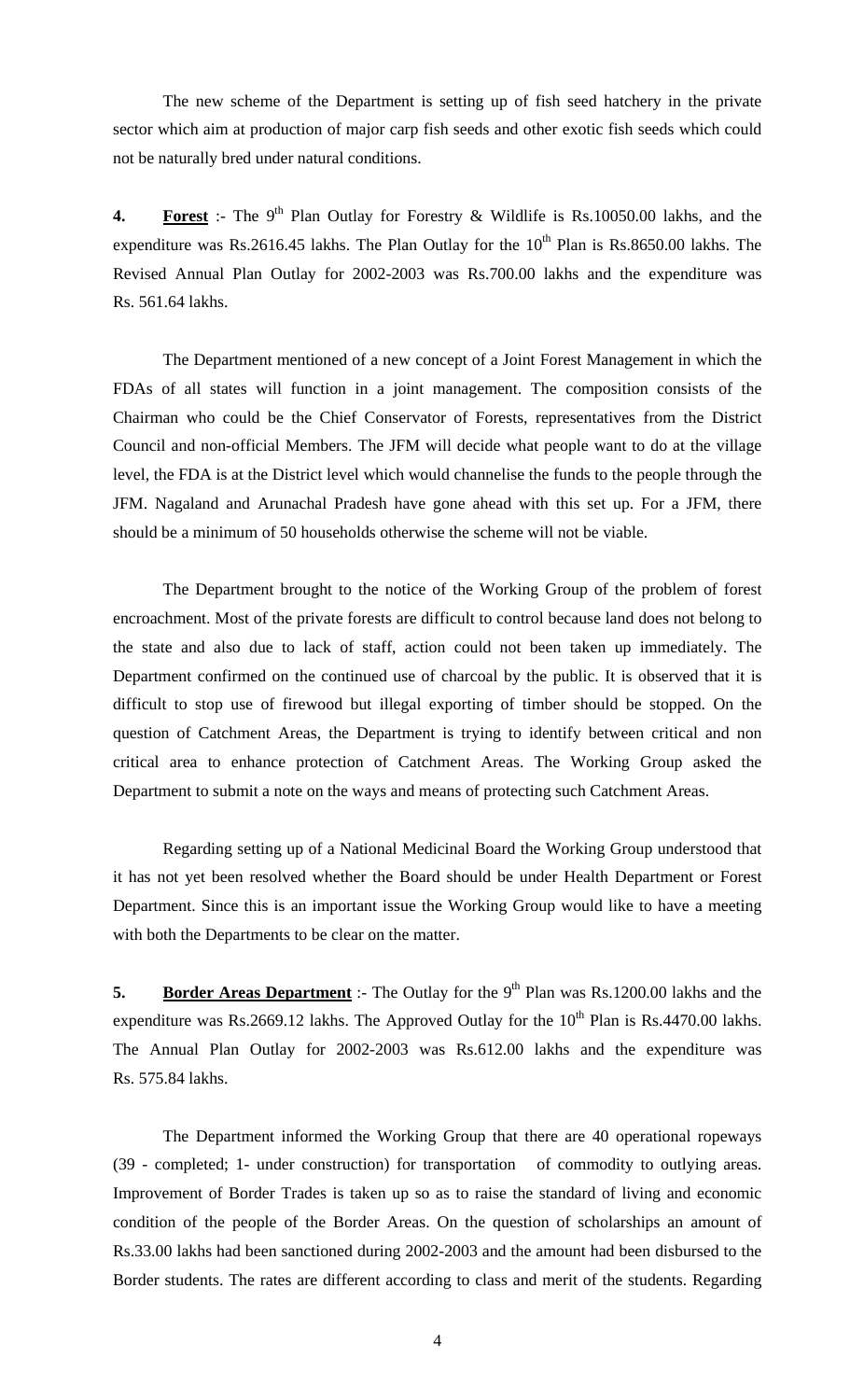the foot bridge from Phlangwanbroi to Manai, it was informed that it was funded by the Border Areas Department

 On the question of marketing of agricultural products in the Border Areas the Department informed that the Govt. of India have agreed in principle for a Border Trade between India and Bangladesh. 3 Border Hats have been identified - Muktapur in Jaintia Hills, Hat Mawdon in Khasi Hills and Mahendraganj in Garo Hills. The Working Group advised the Department to pursue the matter at different levels for speedy implementation of the Border Trade.

## **23-2-2004**

**1. Housing** :- The Department stated that Rural Housing Scheme is the important scheme which was started from 1981-1982 under 20-Point Programme, Minimum Needs Programme. Since 1996-1997, it was included under Basic Minimum Services and from 2000-2001 implemented under Prime Minister Gramodaya Yojana. Under this scheme, 3(three) bundles of C.G.I.Sheets are provided to each beneficiary belonging to the Economically Weaker Sections of the Society as Grant-in-aid and who are willing to construct their houses upto roof frame level with their own resources.

 The Department stated that from 2002-2003 onwards, the number of forms allotted to MLAs under this scheme was increased to 100 forms per MLA by a decision of the Cabinet as a result of which all the beneficiaries of the scheme were selected by MLAs. In view of this Cabinet decision, the District Level Housing Committees have become ineffective. As to an observation made by the Working Group on distribution of application forms, the Department clarified that Xerox copies of application forms are not accepted by the Department and the application forms from the Department are numbered. The Working Group was of the opinion that a certain percentage/ratio be kept with the Department for the deserving poor people who are left out in the process of identification by the MLAs and that there should be a Screening Committee in each District.

 The Department informed that the scheme of Assistance to District Councils is stopped. While briefing the achievements made against each scheme during 2002-2003, the Department was asked to furnish details of approved  $9<sup>th</sup>$  Plan Outlay and expenditure figures.

**2. Survey & Statistics**:- On learning that the printing of Handbook of Meghalaya is not regular the Working Group, impressed upon the Department to put efforts to bring out such publications regularly as this would facilitate Government Departments as well as Non-Governmental Organizations to assess the progress of the state and as a result, necessary viable projections could be made for subsequent years. The Department informed the Working Group that the Government Press is overburdened and could not take up the works of the Department.